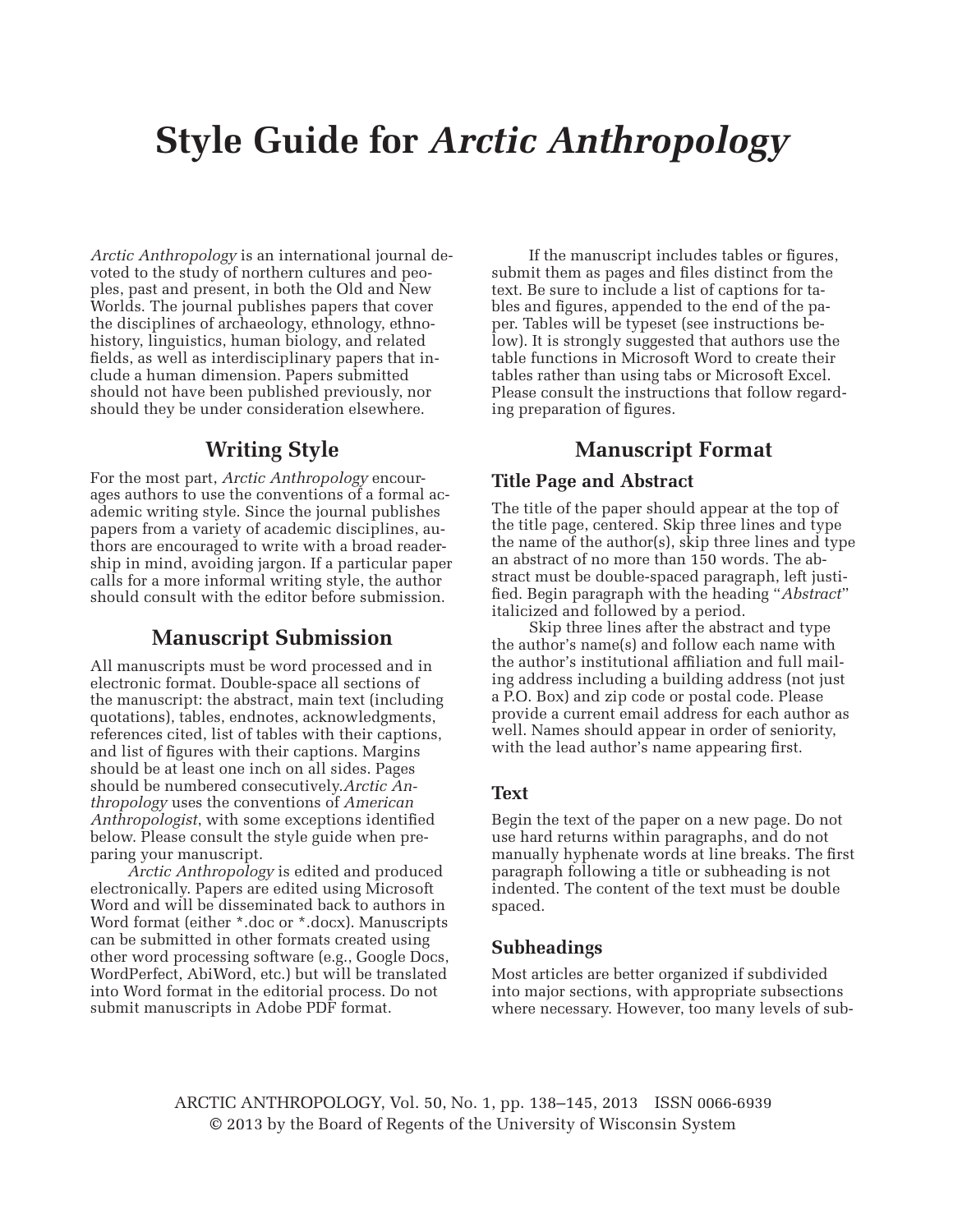division can be as confusing as too few. In most cases, three or fewer levels are adequate.

To indicate the relative importance of subheadings, they should be ordered as shown below. Always use two returns above and below subheadings and be sure the levels are consistent throughout the manuscript.

| <b>Centered, Initial Capitals, Bold</b> | 1 |
|-----------------------------------------|---|
| <b>Initial Capitals, Bold</b>           | 2 |
| Centered, Initial Capitals, Italics     | 3 |
| Initial Capitals, Italics               | 4 |
| Initial Capitals                        | 5 |
| Initial Capitals                        | 6 |

#### **Citations**

Citations within the text should follow the style specified by *American Anthropologist*. Every citation must include the author's name (unless the name is in the passage to which the citation applies), date of publication, and, when appropriate, page number(s). When a citation involves multiple works, authors' names should be listed in alphabetical, not chronological order. All citations must have related entries in the "References Cited" section of the paper. Citation of a paper delivered at a conference but never published and not available in a repository is discouraged. Please note the use of colons, semicolons, spacing, and organization in the following examples:

*Single author*: (Jones 1992:60–68)

*Coauthors*: (McCartney and Savelle 1985)

*Three or more authors of the same work*: (James et al. 1987)

*Multiple works*: (Jones 1992; Smith 1989; White 1999). Note the alphabetical order of the works, which are separated using a semicolon.

*Multiple works by the same author*: (Ingling 1989, 1992, 2001). Note the chronological order of the works, which are separated using a comma.

Multiple *works by the same author that have the same date*: (Taylor 1977a, 1977b)

*Multiple works involving the same lead author*: (McCartney 1995:83; McCartney and Savelle 1985). Note that single author works by an author should appear before coauthored or edited works by the same author. *Edited work*: (Fitzhugh [ed.] 1975)

*Multiple works by the same author, same date, including edited work*: (Parker 1992, 2001; Parker [ed.] 1992).

*Main citation and related citation*: (Maars 1978; see also Alberg 1943)

*Publication in press*: (Lee, in press)

*Conference paper never published*: (Jordan, n.d.)—use of unpublished conference papers is discouraged.

*Personal communication*: (McCartney, personal communication 2002)—do not list in "References Cited" section.

## **Quotations**

Quotations of forty words or less should be set off with quotation marks and run within the text. Provide the citation (author, date, page) enclosed in parentheses following the closing quotation marks. Quotations of forty words or more should be indented on the right one tab stop (0.5) and followed by the citation enclosed in parentheses (exception to *American Anthropologist*). Please note use and placement of quotation marks, punctuation, and parentheses in the following examples.

*Short quotation*: He has pointed out that the Arctic is "a natural laboratory for studying global environmental issues" (Nuttall 1998:8).

#### *Long quotation*:

Now the master of ceremonies puts on his head ring, which consists of a flat strip of cedar bark, to which a long trail of the same material is attached. Again he sings his secret song and goes around the fire four times swinging the rattle, which he holds approximately at the height of his head. During this song people bend their heads down and move on their seats in order to gain a convenient position (Boas 1897:510).

#### **Endnotes**

Use endnotes rather than footnotes. If the manuscript has been accepted for publicaiton, all footnotes will be converted to endnotes. It is stressed that endnotes should be used only when absolutely necessary and be as short and concise as possible. Number the endnotes consecutively throughout the body of the text using superscript cardinal numbers, not letters or other characters. The endnotes must be double-spaced and be placed before the "References Cited" section of the paper. If possible, avoid using the endnote function in Microsoft Word. If endnotes include bibliographic citations, be sure the works cited are listed in "References Cited."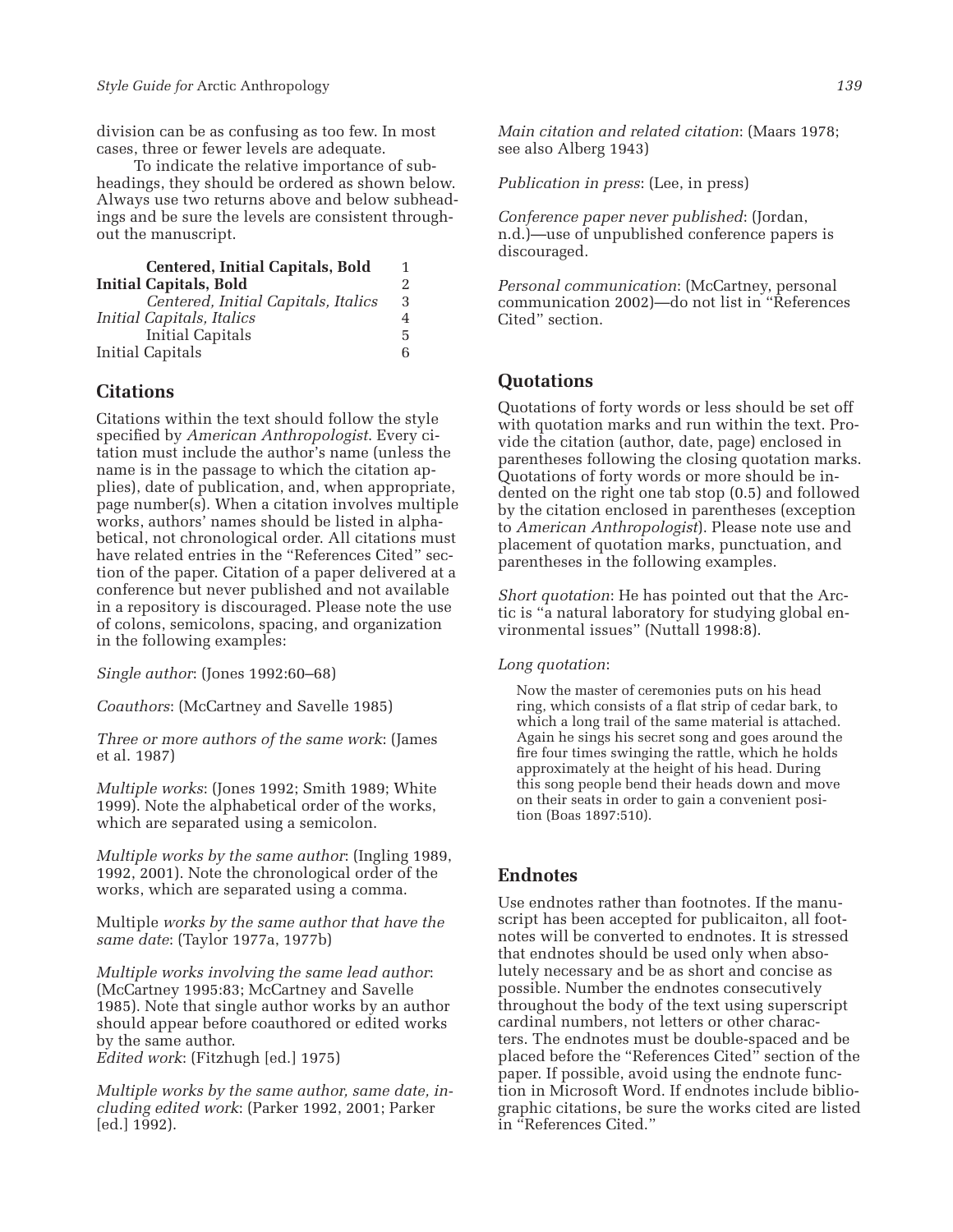## **Tables**

It is recommended that authors use the table functions in Microsoft Word to create tables. Tables should be created in individual files and *not embedded into the text*, regardless of size. Avoid unnecessary and excessive horizontal and vertical marker lines in tables. Number the tables consecutively as they appear in the text (i.e., label the file for each table as: Author\_Table\_1, Author \_Table\_2, etc.)

## *Table Captions*

Table captions should appear at the top of the first page of a table, flush left. Captions should be brief but accurately reflect the content of the table. A period should follow the number of the table. The word "Table" the table number, and the period should appear as demonstrated below. A list of tables and their captions should be included with the manuscript.

*Caption*: Table 1. Distribution of artifacts at the Campus site.

#### *Text References to Tables*

All tables must be referred to in the text of the paper. When referring to a specific table, the word "Table" should be spelled out and capitalized.

*Mentioned as part of a sentence*: "The events in the antisealing campaign are listed in Table 2."

*Included in parentheses within or at the end of a sentence*: "Quantities of worked caribou antler were recovered from the sleeping platform (Table 3)."

## **Figures**

Authors must submit illustrations in electronic format as individual files. The preferable formats for raster image (e.g., photographs) submission are TIFF (\*.tif), JPEG (\*.jpg), or Adobe Photoshop (\*.psd). For vector images (e.g., maps, graphs), the preferred formats are Adobe Illustrator (\*.ai) and Scalable Vector Graphics (\*.svg). Do not submit illustrations in Adobe PDF format (\*.pdf), Microsoft Powerpoint (\*.ppt), or embedded in Microsoft Word documents. As with table files, the figure files should be labeled as follows: Author Figure 1, Author Figure 2, etc.

All figures must be mentioned in the text and numbered sequentially in the order in which they are referred to in the paper. *Do not* include the figure number, caption title, or caption as part of the figure. Rather, list all figure numbers and captions in a separate Word file.

#### *Maps*

Maps must include proper geographic information. This should include a scale, a North arrow, latitude/longitude information, or UTM coordinates when appropriate. In addition, if specific symbols are used in the map, then either a legend or a detailed explanation of the symbols in the figure caption must be included. Also, follow formal conventions for map making, such as labeling the names of bodies of water in italics.

#### *Artifact or Object Drawings or Photographs.*

A scale must be included in drawings or photographs of artifacts or objects, or a reference to the size of the object must appear in the figure caption. If multiple objects are included in a figure, they should be identified sequentially using lower case letters and be of the same scale unless otherwise noted in the figure caption. Avoid using dark or shaded backdrops for artifact photographs because such images may be too dark to print satisfactorily.

## *Legibility*

Illustrations should be selected with black and white publication in mind. Use simple patterns and fonts when creating maps, graphs, and drawings, and avoid relying on color to make distinctions between symbols. Avoid using shading gradations, as the illustration will not reproduce well. Consider line thickness and font size when creating figures. Line widths should be no less than 0.25 of a stroke (0.5 is better) and the minimum of 6 pt. size for fonts. Be aware that some figures will be reduced in size to fit into the journal's printed format, which will reduce the size of both fonts and lines.

For graphic works, a resolution of 600 dpi is preferred to maximize the detail of the illustration for print.

#### *Illustration size*

When preparing original artwork, please keep in mind that illustrations are fit to three different sizes: 1 column quarter page (a maximum width of 3.3 inches [84 mm]), 2 columns (a maximum width of 6.8 inches [173 mm], or landscape or portrait full page (landscape: maximum size 9 inches [229 mm] wide by 6.8 inches [172 mm] high; portrait: vice versa). If figure size is of key importance to the article, please let the editor know your preferences for size.

**Photographs** Photographs should be submitted in TIFF (\*.tif), JPEG (\*.jpg), or Adobe Photoshop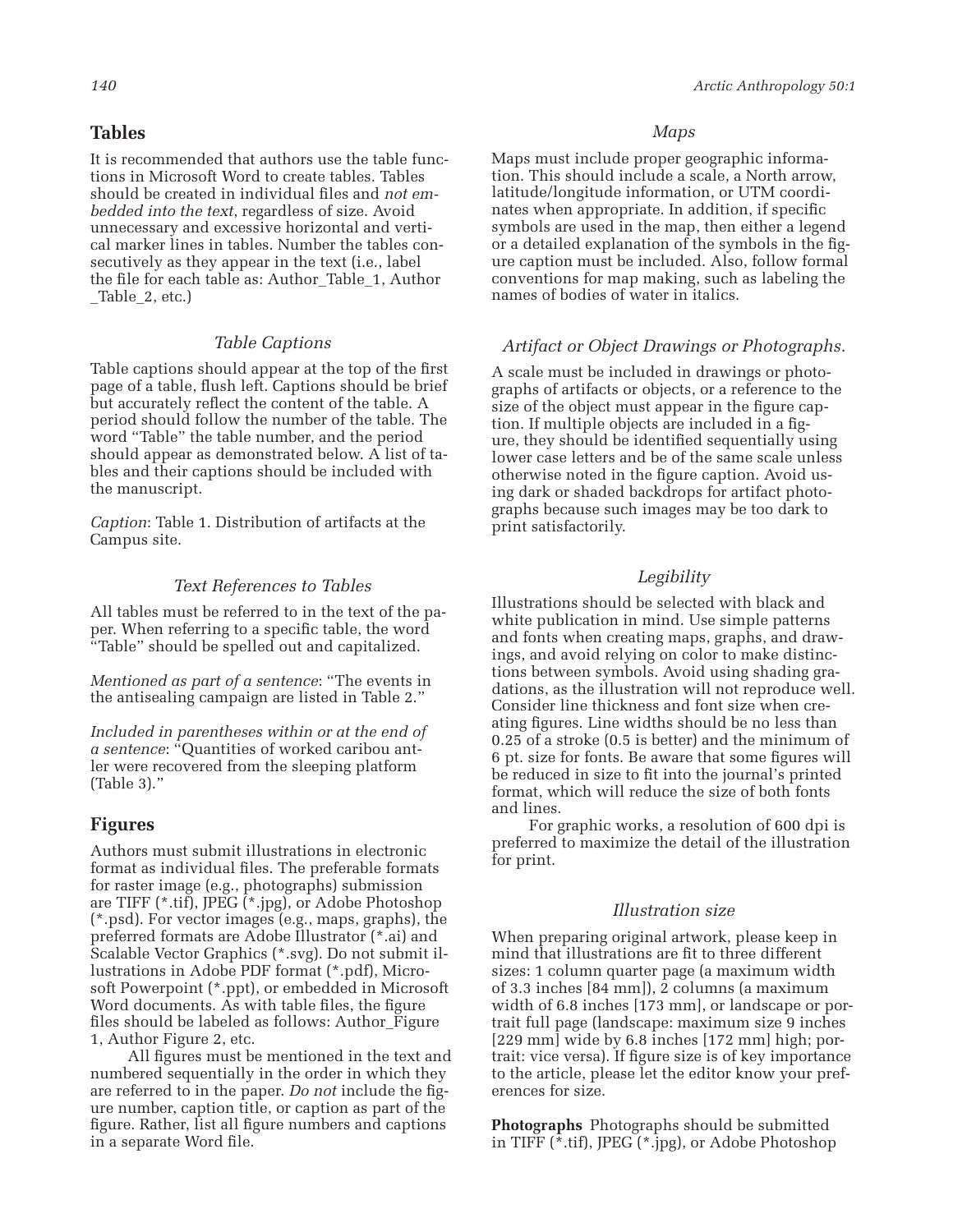(\*.psd) format and can be in either grayscale or color. However, the latter will be converted to grayscale for printed publications. Photographs should be at a minimum of 300 dpi to ensure quality of the image, though 600 dpi is preferred.

Do not submit original printed photographs; rather, obtain a high-resolution scan of the image for submission if the image is not already in digital format. If scanning photographs or other images, please take care to center and square the item being scanned and use 600 dpi image quality.

#### *Figure Captions and Text References*

**Simple Figure Captions.** The term "Figure" is always spelled out and capitalized in captions.

*Caption*: Figure 6. Spirit mask used in the spring ceremony.

**Multicomponent Figure Captions.** When a figure contains a number of components, such as a series of artifacts, they should be identified in the caption using lower case, italicized letters if possible.

*Caption for figure that has multiple components:* Figure 4. Lithic specimens from the Ramah Bay quarry site: *a–c*, cores; *d–f*, bifaces; *g*, pick.

**Text References to Figures** When referring to a specific figure as part of a sentence, the word "Figure" is capitalized and spelled out. When the reference to a specific figure appears in parentheses, the word "Figure" is abbreviated "Fig." (exception to *American Anthropologist*).

*Mention of a specific figure as part of a sentence:* The 2001 study area is delineated in Figure 1.

*Reference to specific figures using parentheses:* Artifacts recovered included slate ulu blades (Fig. 1a–c) and a nephrite drill bit (Fig. 2).

## **Numbers, Measurements, and Dates**

Use true numeric characters rather than the letters O ("oh") or l ("el"). Numbers one through ten are spelled out in the text unless the number is part of an arithmetic expression or data being reported.

*Numbers one through ten*: "He received six reindeer in the transaction."

*A list of numbers containing numbers larger than ten*: "There were 1,090 bone fragments, 500 broken points, and two bone awls. . . ."

*An arithmetic expression*: "a frequency of 1 in  $10 \ldots$ "

*Reporting of data*: "at the village 9 out of 17 women sewed."

**Measurements and Weights** Use numerals and abbreviations for measurements and weights (an exception to *American Anthropology*). Note that if measurements are given in U.S. customary units or Imperial units, provide a metric conversion in parentheses.

*Measurements*: 17 mm, 1 m, 12 cm, 1 in (25.4 mm)

*Weights*: 2 lbs (0.45 kg), 7 oz (198 g)

**Four-digit numbers** Use commas in four-digit numbers *except* for page numbers and calendar years.

*Four digit numbers that use commas*: "The artifact collection includes 4,598 microblades."

*Page numbers*: "It can be found on page 5024."

*Calendar vears*: "She was in the field in 1999 and again in 2001."

**Fractions** Hyphenate fractions when they are used as adjectives or nouns. When using numerals, use full digits instead of symbols (1/3 instead of 1⁄3).

*Fractions*: "a three-quarter length sleeve;" "twothirds of the children"

**Dates.** Dates mentioned in the manuscript should follow the formats specified below.

*Month, day, and year*: September 30, 2002 (not September 30th, 2002)

*Month and year*: August 2000 (no comma)

*Decades*: 1970s or the seventies (not 1970's or 70s)

*Centuries*: 17th century (not seventeenth century). Do not superscript the "th."

**Radiometric Dates** Radiometric dates of all forms published for the first time must be reported by providing the uncalibrated date, followed by the 1-sigma standard error provided by the lab, followed by with the name of the lab, the sample number, and the nature of the material dated (exception to *American Anthropologist*). Original radiocarbon dates should be presented as conventional radiocarbon dates. Authors are encouraged to consult the journal *Radiocarbon* regarding reporting conventions.

*Radiometric age first reported*: 760  $\pm$  60 BP (Beta 1258815, wood)

*Calibrated Dates* Calibrated dates must be identified with the word "cal." (meaning "calibrated," not "calendar") appearing before the date. The calibrated date should be reported in a calendar age range using "AD" or "BC" The calibration program utilized *must* be reported in the text of the paper, in a table, or in an endnote, and authors must note whether the calibration is made for 1 sigma or 2 sigma deviation.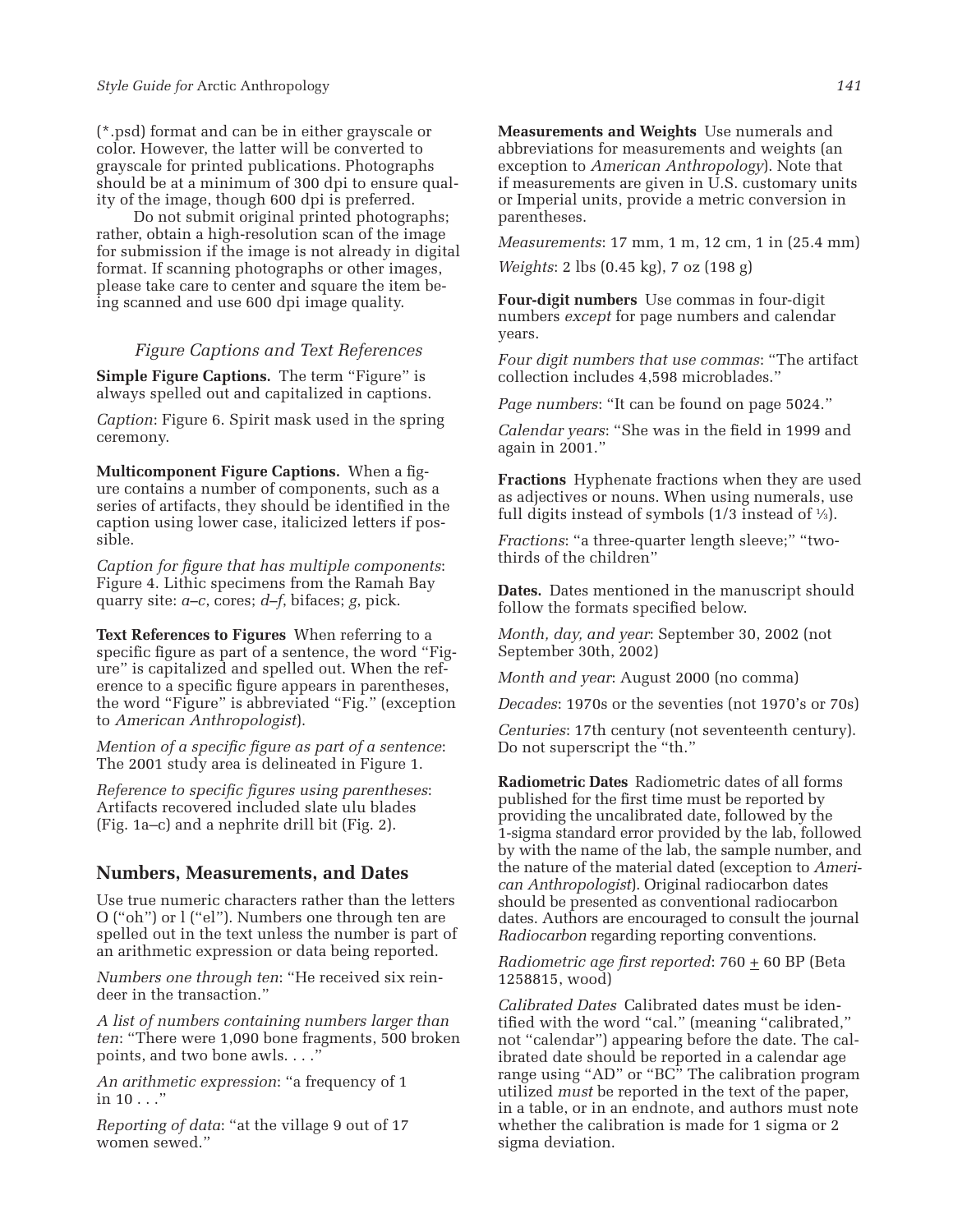*Calibrated date*: "the caribou bone dated to cal. AD 1315 to 1345 (calibrated at 1 sigma using CALIB 3.0.3 [Stuiver and Reimer 1993])."

#### *Other Numbers*

*Page numbers*: pp. 272–279 (not 272–79)

*Time of day*: 3:00 p.m.; noon

*Age*: Three-year-old; 2,000-year-old; 3,200- to 4,000-year-old.

*Circa*: Circa or ca. can only be used for numbers related to dates. Do not use in place of the word "about" or "around."

## **Italics**

The use of italics for emphasis is discouraged, but if necessary use italics rather than underlining, bold, or capitalization. Indicate the use of italics by underlining or using italic font.

## *Foreign Words or Phrases*

Italicize only those foreign words and phrases that do not occur in the main section of *Webster's Collegiate Dictionary*. Familiar words such as "raconteur," "per se," "eros," and "in situ" are not italicized. Foreign words and phrases should be italicized throughout the paper (exception to *American Anthropologist*).

When unfamiliar phrases or foreign words are first used, a bracketed note explaining their meaning should follow. If words from several languages are included in the paper, please indicate the language used within the brackets when the word is first used and defined.

*Foreign words and phrases*: The homestead was surrounded by a *chagda* (grove or forest).

*Foreign words and phrases where more than one language is involved*: The homestead was surrounded by a *chagda* (Sakha: grove or forest).

#### *Genus and Species*

The generic and specific names of plants and animals should be italicized, genus name is capitalized and species name is set in lowercase. Authors can use common names for animals throughout their text; however, it is strongly suggested that the species and genus information, if available, is used at least once in brackets behind the common name, particularly for faunal analyses.

*Species*: muskox is *Ovibos moschatus*.

*Genus*: a fox of a nonspecific or indeterminate species (e.g., if a bone is from either a red or arctic fox) is *Vulpes* sp.

#### *Legal cases.*

Use italics for the names of legal cases (e.g., *Craven v. the State of Alaska*).

## **Capitalization**

#### *Geographical and Popular Place-Names*

Capitalize geographical and popular names of places. Unless usage is generally accepted (North America, North Pole), do not capitalize nonpolitical geographic areas. Do not capitalize directions.

*Place-names*: Baffin Island, Anchorage, the Arctic, and the Subarctic (but lowercase in adjectival use, such as "arctic fox" and "subarctic mosquitos").

*Nonpolitical geographic areas*: Write "northern Alaska" rather than "North Alaska" or "north Alaska;" write "eastern Arctic," "polar region," "Tanana River valley."

*Words used as directions*: "they moved north along the river."

#### *Names of Cultures, Complexes, and Traditions*

Capitalize the names of cultures, complexes, and traditions. Do not, however, capitalize the words "culture," "complex," or "tradition."

*Cultures*: "The Dorset culture is recognized for shamanic-like figurines."

*Complexes*: "There are controversies concerning the nature of the Norton complex."

*Traditions*: "The site has projectile points from the Arctic Small Tool tradition.'

## **Punctuation and Spelling**

*Defining specific words, terms, or phrases.* 

Authors should explain how they are using certain words, terms, or phrases if they are being employed in particular ways. Such words or phrases should be set in *quotation* marks when first used and should be defined immediately (exception to *American Anthropologist*).

*Defi ned words*: "The term "Norton complex" will be used. . . ."

*Defi ned terms or phrases*: "This is a form of "catch-and-release" archaeology, where artifacts are immediately reburied after excavation."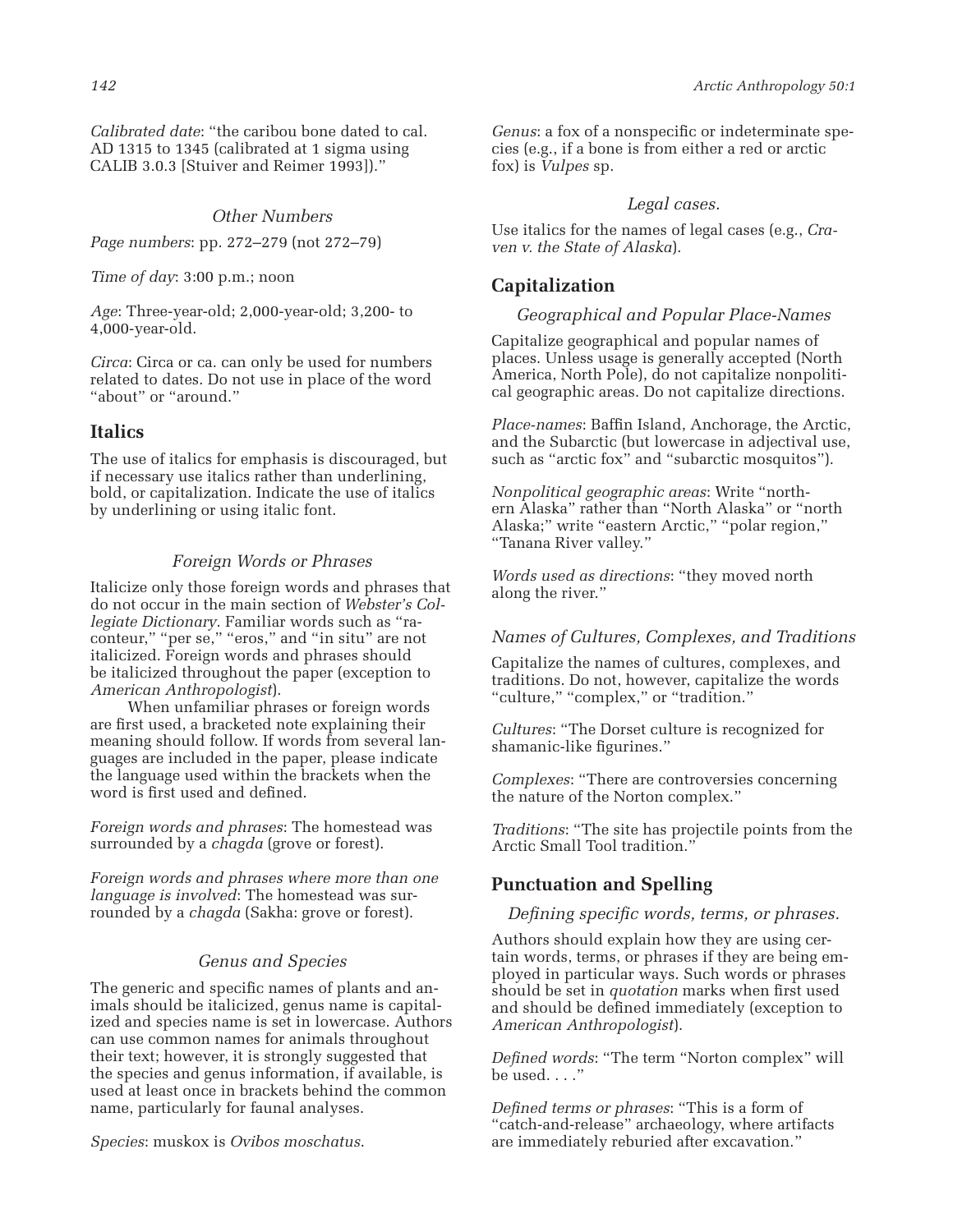#### *Punctuation*

Use serial commas throughout the manuscript for three or more items in a list.

*Serial commas*: "They hunted bearded seals, walrus, and ringed seals."

## *Spelling*

U.S. style spelling is used in *Arctic Anthropology*. For instance, use "labor" rather than "labour," "practice" rather than "practise," and "theater" rather than "theatre." The *Merriam-Webster's Collegiate Dictionary* is used as the primary reference for spellings, with the exception of disciplinespecific terminology. *Arctic Anthropology* uses the *Chicago Manual of Style* as reference for compound modifiers (e.g., high-school student; largescale map; highly motivated speaker), and authors are encouraged to read Section 7.85 of the guide for reference.

#### **Other Spelling Conventions**

| microblade     |
|----------------|
| Paleoindian    |
| pithouse       |
| seal skins     |
| sealskin parka |
| sidescraper    |
| toolkit        |
|                |
|                |

## **Other Matters of Style**

Authors are encouraged to consult the latest editions of *The Chicago Manual of Style*, which is the style guide used for the journal, as well as the *American Anthropologist*'s style guide and *Webster's Collegiate Dictionary* for matters of style and spelling not included here.

# **Acknowledgments**

Acknowledgments should follow the text and precede the "References Cited" section of the paper. Place the heading *Acknowledgments* in italics at the beginning of an indented paragraph. Type the acknowledgements in full sentences and doublespace the text. Please note the US spelling.

## **References**

The accuracy of references is solely the responsibility of the author. Difficulties with references slow the editorial process and pose a burden to both editors and authors. Before submission, every manuscript should be thoroughly checked to be sure that *all references cited in the text, tables, fi gures, and end notes are listed in the "References*  *Cited" section, and all listed references are actually cited in the paper*. If you use a bibliographical program such as Endnote, you should be able to select the *American Anthropologist* style and Endnote will format in-text citations and references appropriately. However, authors are encouraged to review the references-cited section of their papers after using Endnote to compose them.

"References Cited" should begin on a new page, and the heading "References Cited" should appear centered at the top of the page. Doublespace the references and maintain the pagination established earlier in the paper. *Do not* autoformat a bibliographic entry with a hanging indent. Type the names of the authors on one line, followed by a hard return. On the second line of an entry type the date of the publication, tab in one stop (0.5) and begin typing the particulars of the reference without adding any hard returns within the entry. Do not use spaces to separate the date from the start of the title of the reference. The tab key (0.5) can then be used to align the entire entry after it is typed, or you may leave it aligned flush left. Entries formatted this way can be easily reformatted and corrected by the technical editor.

#### **Interviews**

An interview can be listed in the "References Cited" section under the name or pseudonym of the informant *if, and only if*, the interview is on file in an official repository and available to other researchers. Such citations should include, when possible, tape or transcript number, name of source, interviewer's name, name of any translator or interpreter, collection name and repository name, location of repository, grant or project title, and date of interview. If the interview is only in the possession of the author, it should be cited in the text (Robert Itak, interviewed September 30, 2002), but not included in the bibliography.

## **Author Names**

Use full author names whenever possible. Check names that appear on a number of publications for consistency of treatment. Pay special attention to names that include middle initials and hyphenated or multipart names (e.g., Robert A. Bartlett; Ann Fienup-Riordan; George Palmer Putnam).

## **Unpublished Conference Papers**

The use of unpublished papers presented at conferences is discouraged. If there is a compelling reason to use them, they should be cited in the bibliography. In addition to the name of the author(s) and title of the paper, the name, date, and location of the conference should be provided.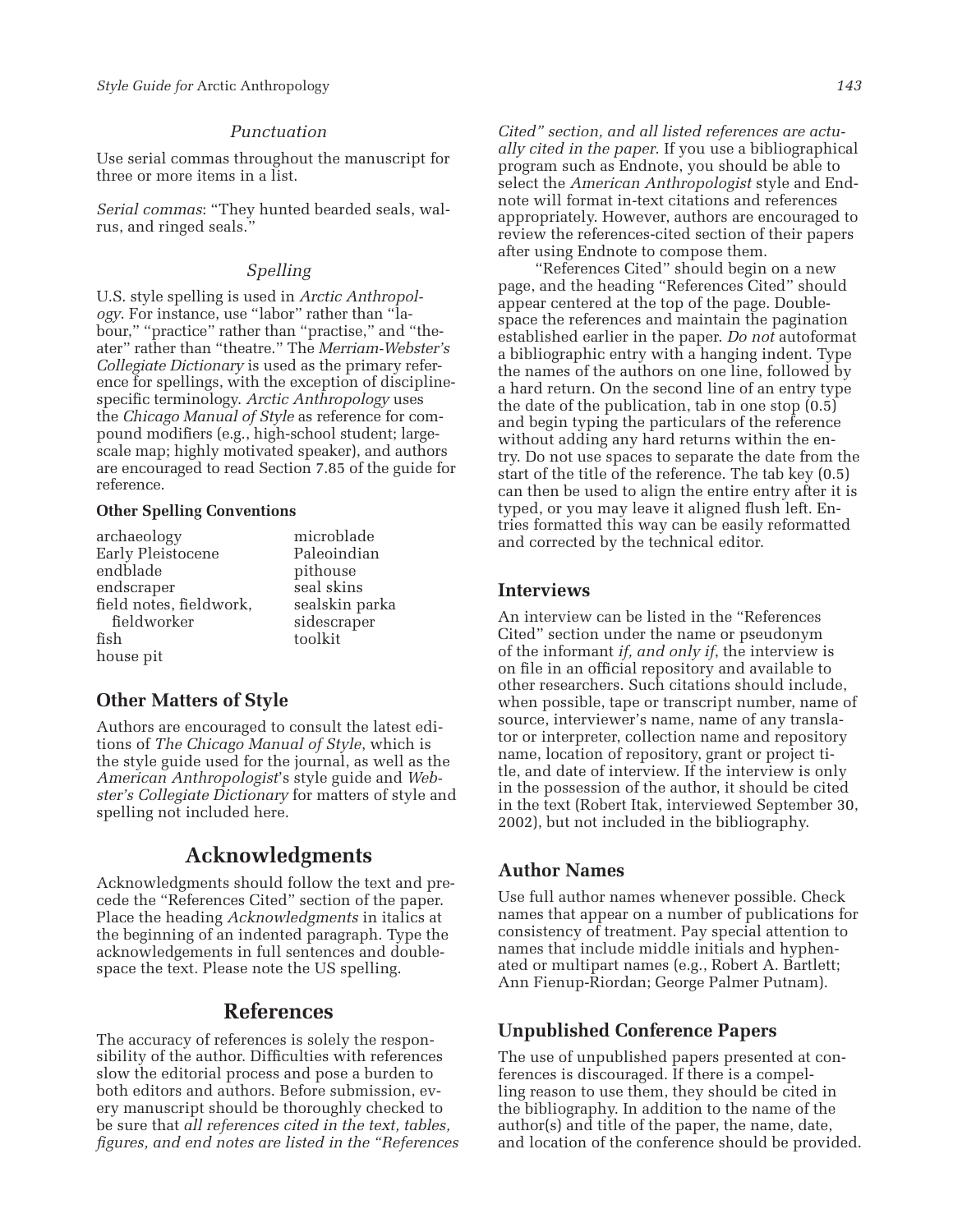Instead of a date, the in-text citation and date listed in "References Cited" should read "n.d."

## **Foreign Publications.**

Check spelling and capitalization carefully. The conventions of capitalization are retained in foreign titles. Name of the place of publication may be anglicized, but the name of the publisher should not be changed.

#### **Sample Citation Formats**

*Books*

#### **Single Author Book**

- Condon, Richard G.<br>1987 Inuit Youth:
- Inuit Youth: Growth and Change in the Canadian Arctic. New Brunswick: Rutgers University Proce

#### **Coauthored Book**

Meade, Marie and Ann Fienup-Riordan

1996 Agayuliyararput, Kegginaqut, Kangiit-llu: Our Way of Making Prayer, Yup'ik Masks and the Stories They Tell. Seattle: University of Washington Press.

Victor, Paul-Émile and Joëlle Robert-Lamblin

La civilisation du phoque. Bayonne: Raymond Chabaud.

#### **Book with Three or More Authors**

James, Clayton A., Janice H. Pine, Knud Konig, and Lillian R. Prescott

1992 Whales and Their Kin. Chicago: Bayling Press.

#### **Author as Editor**

MacClancy, Jeremy (ed.)

1997 Contesting Art: Art, Politics and Identity in the Modern World. New York: Berg.

#### **Book in a Series**

Fitzhugh, William W.

1972 Environmental Archeology and Cultural Systems in Hamilton Inlet, Labrador. Smithsonian Contributions to Anthropology, 16. Washington, D.C.: Smithsonian Institution Press.

#### **One Volume in a Multivolume Work**

Oosten, Jarich and Laugrand, Frédéric (ed.)

The Transition to Christianity. vol. 1. Inuit Perspectives on the Twentieth Century. Iqaluit: Arctic College/Nortext.

#### **Chapter in a Book with Editor(s)**

Graburn, Nelson H.H.

1980 Man, Beast, and Transformation in Canadian Inuit Art and Culture. *In* Manlike Monsters on Trial: Early Records and Modern Evidence. Marjorie M. Halpin and Michael M. Ames, eds. Pp. 193–210. Vancouver: University of British Columbia Press.

Rogers, Edward S.

1981 History of Ethnological Research in the Subarctic Shield and Mackenzie Borderlands. *In* Handbook of North American Indians. vol. 6. Subarctic. June Helm, ed. Pp. 19–29. Washington, D.C.: Smithsonian Institution Press.

#### **Reprint**

#### Boas, Franz

[1888] The Central Eskimo. Lincoln: University of 1964 Nebraska Press.

#### **Translation**

Billotti, Vera<br>2001 Italia

Italian Ethnographers in the Far North. Jeanette Ransom, trans. Salem: Mallard Press.

#### **Foreign with Translated Text**

Zhuravlev, Semen Maksimovich<br>1967 – Along the New Path. In 1

1967 Along the New Path. *In* Elgeeii sovsovkhoz (Elgeeii State Farm). N.F. Sleptsov, ed. Pp. 1–8. Yakutsk: Yakutknigoizdat.

#### *Articles*

#### **Article in Journal**

Harper, Kenn<br>1985 The E

The Early Development of Inuktitut Syllabic Orthography. Études/ Inuit/Studies 9(1): 141–162.

#### **Article in Journal Theme Issue**

Quinn, Carlita

1995 Elmo Falling: Recording Childhood Dreams. *In* Dream Studies across Time, Age, and Culture. Theme issue. Oneirae 24(2):188–199.

## *Material in Archives*

Peck Papers

n.d. M56–1. General Synod Archives of the Anglican Church of Canada, Toronto.

#### *Report*

Northern Power and Light

1988 Line Survey Results, 1987–88. Inter-office Report, 52. Fantail, Alaska: Northern Power and Light Corporation.

## *Ph.D. dissertation or M.A. Thesis*

Loring, Stephen

1992 Princes and Princesses of Ragged Fame: Innu Archaeology and Ethnohistory in Labrador. Ph.D. dissertation, Department of Anthropology, University of Massachusetts.